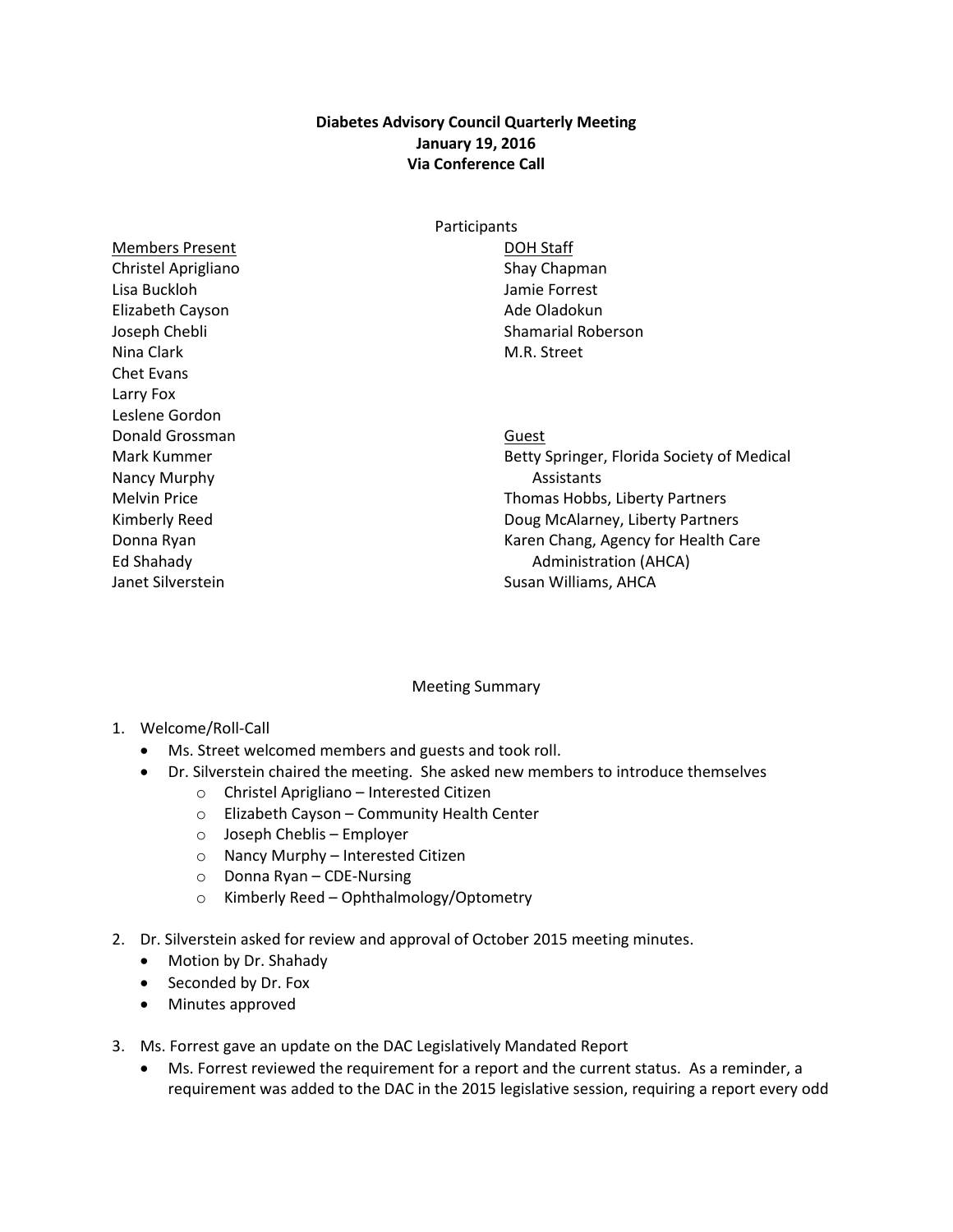year (beginning on January 10, 2017). The report is to be developed by the DAC in conjunction with the Department of Health (DOH), the Department of Management Services (Office of State Group Insurance) (DMS/OSGI), and the Agency for Health Care Administration (AHCA). The report must cover four categories of diabetes: Type 1, Type 2, Gestational, and Prediabetes. It will spotlight the costs of diabetes and the impact of current programs to prevent diabetes or delay its complications. The report will focus on three categories: Medicaid population (AHCA), state employees (DMS/OSGI), and the general population (DOH). Five areas of focus are:

- o Data illustrating costs and impact of diabetes (take data that you have)
- $\circ$  Current benefits (what are you doing and where are the funds coming from to pay)
- o Collaborative efforts to address diabetes
- $\circ$  Evidence-based recommendations for legislative action to reduce impact of prediabetes, diabetes, and diabetes-related complications
- o Estimated budget (cost recommendations or no cost)

A data subcommittee was formed to gather and analyze existing data. The partner agencies will compile the data, DOH will write the narrative, and the DAC will approve the report before it is submitted to the Governor and Legislature. The data subcommittee was scheduled to meet on January 20. A Doodle poll will be sent to members of the full committee to determine next steps.

- 4. Bureau of Chronic Disease Prevention Updates
	- Ms. Roberson and Ms. Street gave updates on the bureau activities. The bureau is working on the Year 4 application for funding under 1305 (Diabetes, Heart Disease, Obesity, Other Risk Factors, and School Health Grant). The continuation application will include and enhance diabetes-related activities, including:
		- o Diabetes Prevention Program (DPP) Hub The American Diabetes Association is our statewide champion for diabetes prevention, promoting provider referral to CDC-recognized DPPs and increasing awareness of the importance of diabetes prevention through conference exhibits and professional journal articles. Currently, 14 programs on the CDC registry are receiving mini-grant funding to increase provider referrals.
		- o Diabetes Self-Management Education (DSME) Hubs Three health councils provide coordination for mini-grant funding and provision of technical assistance to organizations to improve access to quality DSME services. Funds can be used to (1) improve infrastructure such as training for staff and purchasing curriculum; (2) prepare to apply for ADA recognition or AADE accreditation; or (3) establish a satellite location. Ten programs were funded totaling \$143,240. Funded programs serve Alachua, Bay, Broward, Calhoun, Collier, DeSoto, Gulf, Lake, Lee, Levy, Liberty, Putnam, Miami-Dade, and Washington counties.
		- DPP Social Marketing Campaign The University of South Florida is spearheading this initiative to raise awareness about prediabetes and the Diabetes Prevention Program. This campaign targets health plans (reasons for including DPP as a covered health benefit) and providers (refer eligible patients to DPP). The campaign complements a national prediabetes awareness campaign by the Centers for Disease Control and Prevention (CDC) and the Ad Council. USF held one webinar about DPP that was so successful, they are holding an encore presentation. They will be training Lifestyle Coaches to teach DPP. For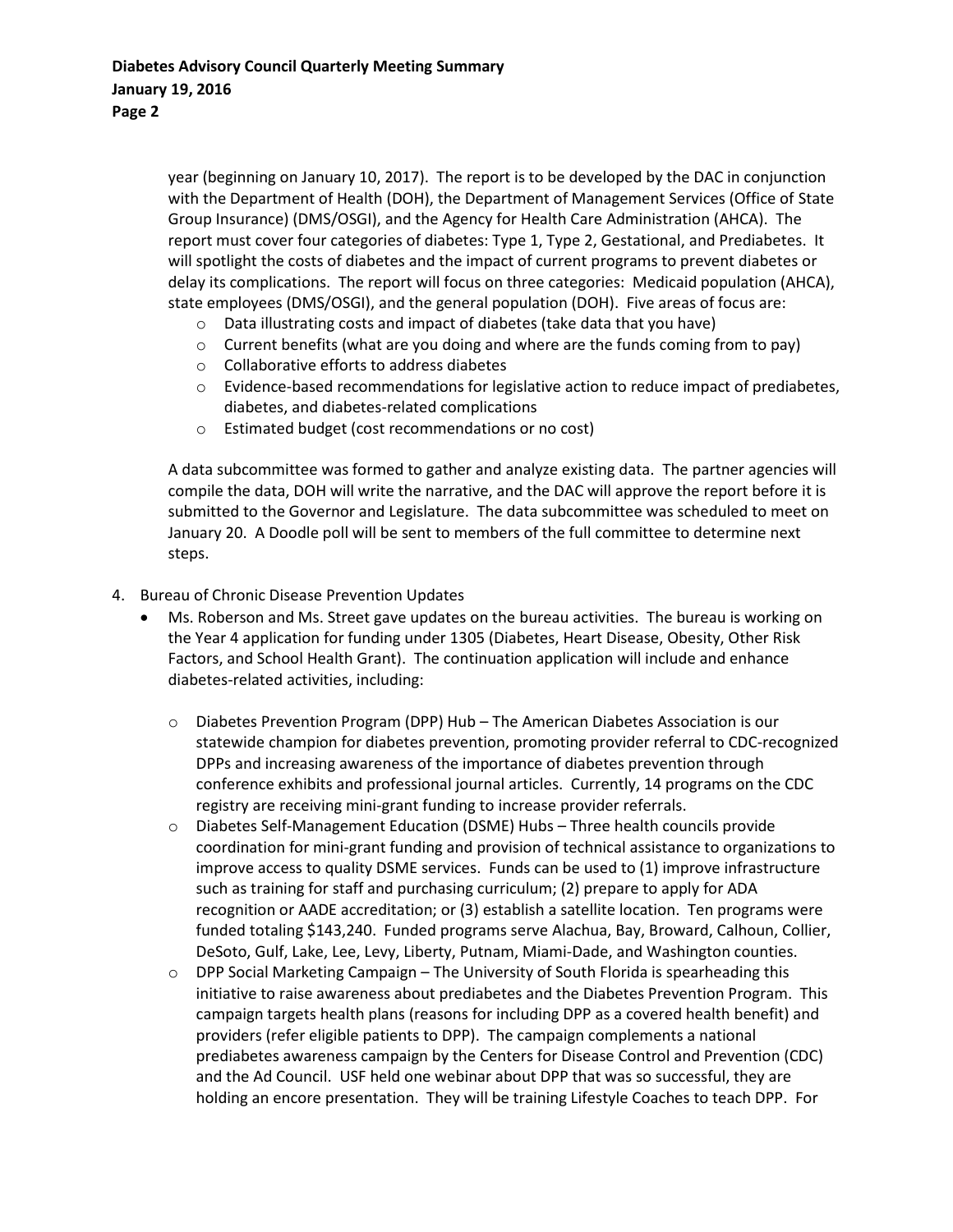more information, contact DAC member Nicole Johnson at [nicjoh@aol.com.](mailto:nicjoh@aol.com) The website for the national campaign is [www.doihaveprediabetes.org.](www.doihaveprediabetes.org)

- 5. Florida Diabetes Alliance Update Ms. Street
	- The Alliance is planning to hold a one- or two-day strategic planning session. More details to follow.
- 6. Insurance Coverage of Meters Dr. Grossman
	- A question was received from a DAC member about the frequent changing of covered supplies and meters and the fact that in some cases the covered meters are the generic kind that give different readings than the brand name ones and some can't be downloaded. Dr. Grossman led the following discussion:
	- Dr. Grossman: Glucose meters are covered along with strips. Meters are almost a giveaway because the cost is for the strips. Different companies manufacture glucose meters. They approach insurance companies with good deals on meters. In the middle of the year, an insurance company may get a better deal on meters. They are in business to save money. If the glucose meter is being changed and the physician feels the current meter is appropriate for the patient's condition, the physician can request to keep the current meter.
	- Dr. Fox: The type of meter that is discounted is of questionable quality and does not download data. The insurance company allows three test strips per day; most patients need at least four strips per day.
	- Dr. Grossman: Americhoice approved 300 strips per month for Type 1 patients under 16 years old.
	- Dr. Fox: Families are faced with their child's pump being authorized but not the strips. Families and providers must go through lots of red tape
	- Dr. Silverstein: More parity is needed between what Medicaid and Medicare pay for. DSME provided according to the national standards is required in the statutes (s. 627.6408, Florida [Statutes](http://www.leg.state.fl.us/statutes/index.cfm?App_mode=Display_Statute&Search_String=&URL=0600-0699/0627/Sections/0627.6408.html) an[d Rule 59B-17.001, Florida Administrative Code\)](https://www.flrules.org/gateway/ruleNo.asp?id=59B-17.001).
	- Dr. Shahady: Complaints are the same. Solution is always, "take it to the Surgeon General." Nothing happens. We need to look at the issue from a different approach. Every health care provider should contact their representatives.
	- Dr. Grossman: The new DAC legislatively mandated report is a new opportunity to make recommendations at a high level. Guidelines should be put tegether based on evidence.
	- Dr. Fox: There should be a subcommittee on Practice and Insurance for the legislatively mandated report. Dr. Silverstein volunteered to lead the subcommittee. Dr. Gordon volunteered to be on the committee. Others should please email M.R. if they want to be on the committee.
	- Ms. Aprigliano noted that a report will be released in the first quarter of 2016 that identifies meters that do not meet FDA accuracy standards. She will share as soon as it is available.
- 7. Insulin Pens: Dr. Silverstein raised a question about hospital practices regarding use and disposal of insulin pens. Right now the insulin pens are being thrown away after only a day or two of use. These pens hold 300 units and usually last a month or more in new-onset patients. The insulin is very expensive nowadays; 5 Lantus pens cost \$432 and 5 Novolog pens cost \$540. These pens are specifically labelled for each patient, and patients have difficulty paying for these pens on discharge,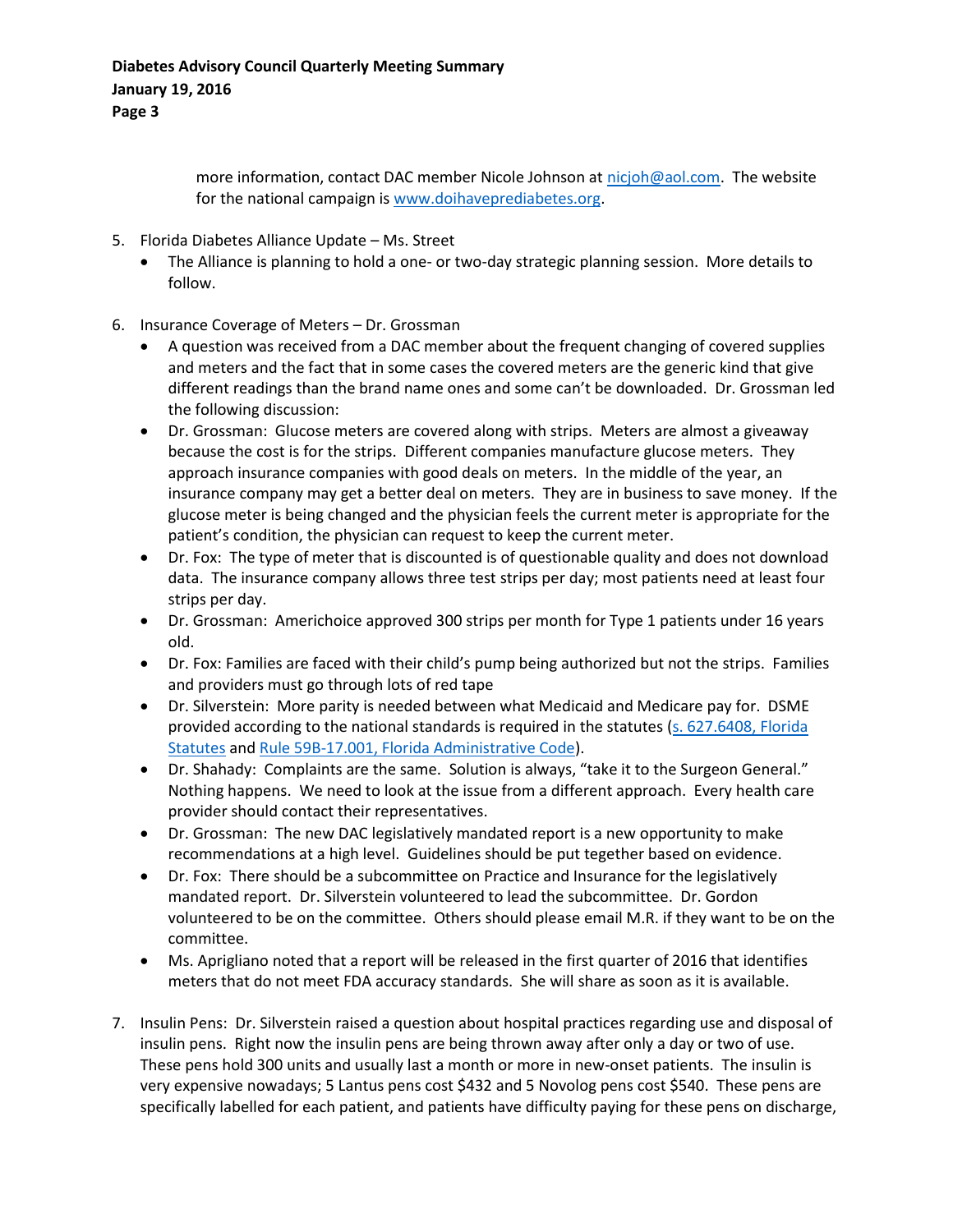especially during the weekends when we can't get pre-approval by insurers. Several are now only paying for Regular and NPH- need pre-authorizations. Is there any way we can attempt to allow patients to take their pens home with them?

- Dr. Kummer: Some hospitals are refusing to use insulin pens.
- Dr. Silverstien: The regulations state that every patient must have their own pen. Hospitals are afraid of the wrong pen being used.
- Dr. Kummer talked to the author of a CDC report. It was never their intent to eliminate pens from hospitals. Dr. Kummer would like this to be part of their recommendation.
- 8. Public Comment
	- Dr. Shahady suggested that the DAC create a newsletter which could be posted on the DAC website. Ms. Roberson agreed that this could be done. See Attachment 1 for details.
- 9. Next Meeting
	- A suggestion was made to hold the next meeting as a face-to-face meeting. Ms. Chapman and Ms. Roberson agreed to allot funding to make this happen. Ms. Street will send out a Doodle poll to determine the best date for a meeting to take place in Tampa in May or June 2016. The main topic of the meeting will be reviewing the DAC legislatively mandated report. Dr. Chebli will also be on the agenda to present "The Metabolic Surgeon Perspective."
- 10. Adjourn The meeting was adjourned at 10:20 A.M.